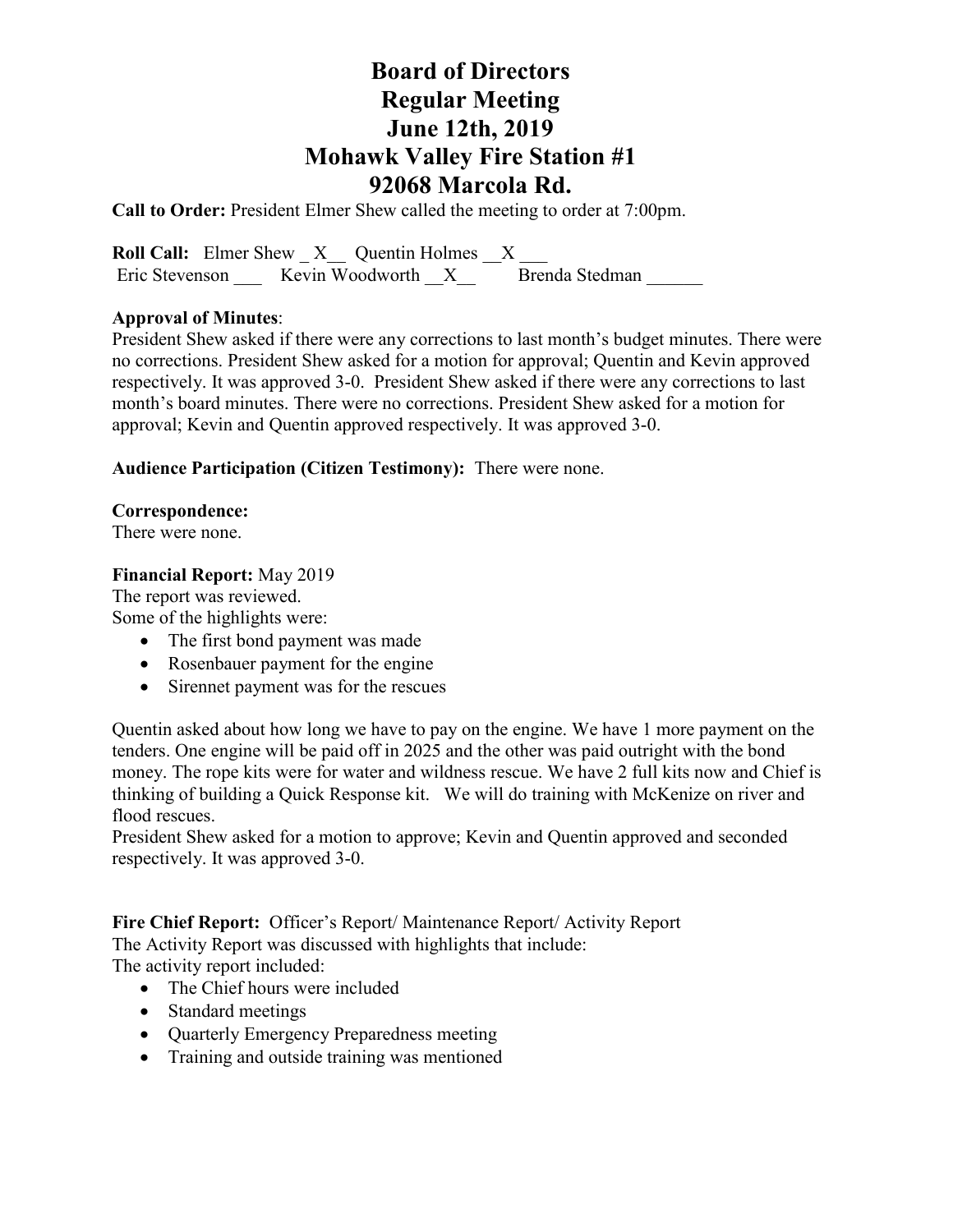After the emergency preparedness meeting, we have done several home and drive way inspections. As of today, we are on our  $21<sup>st</sup>$  call for the month. We are now back to about the same calls as this time last year.

## **Maintenance Report**

The Maintenance report was reviewed. The highlights were:

- Rescue is about 80% done.
- There were 2 applications for the summer help but one already dropped out so they extended the application
- Portable radio inventory; looking at what we have, what we need and what needs fixed
- Attended a fire expo where we got to see new equipment
- Everything else was normal monthly maintenance

Kevin asked when the rescue would be done. Chief is hoping for next Friday.

#### **Old Business**:

1. Station 2

No update.

#### 2. Project Update

The rescue is about 80% done and then we will start working on the next one. The air packs are in service and getting good reviews. The engine should arrive in September-October and should be able to get into service quickly after arrival.

#### 3. Alfalfa Fire District

Alfalfa's board signed the contract. They got the engine earlier which was approved by the staff and the board members that the Chief was able to contact. An addendum was put into the original contract.

4. Protection Contracts

No updates and Chief said we can take this off the agenda.

#### 5. Mary Cole Days

 The department has taken over coordinating but one member of the original coordinating committee is helping. There won't be a beer garden. We will have security just in case someone tries to bring their own alcohol. The parade is being coordinated and people are already signed up for booths. We will be doing fire education and borrowing the sprinkler trailer. The Association will do breakfast the next morning.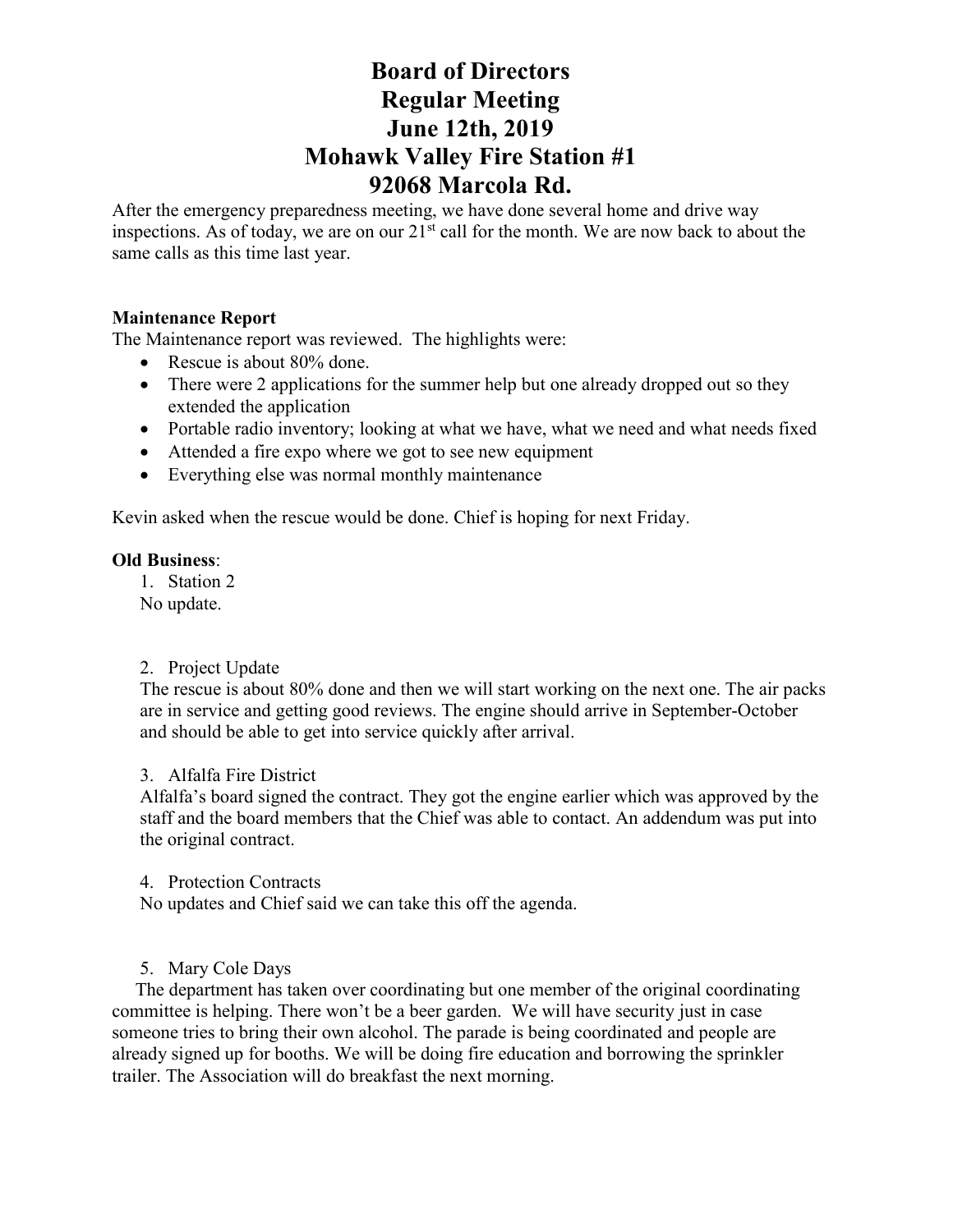#### **New Business:**

## 1. Board Positions

Peggy Schultz won the seat that Brenda has. She will be a new member after July  $1<sup>st</sup>$ . She has met with the Chief to get updates already. Chief check the rules and she cannot get sworn in the meeting before taking her seat. The board will need to sign a resolution to update the board policies about when new members can be sworn in. It was signed. President Shew asked for a motion to approve; Kevin and Quentin approved respectively. It was approved 3-0.

# 2. Budget Resolution

The budget committee signed the resolutions and now the board needs to adopt the budget. All members had copies of the paperwork. President Shew asked for a motion to approve; Kevin and Quentin approved respectively. It was approved 3-0.

### 3. Emergency Preparedness Group

40 people showed up to the meeting. There is a webpage set up and other districts are also starting these kinds of groups. Honey Bee donated 110 water storage tanks and they will give out to the community members also education them about storing water and purifying it. They will do quarterly meetings. Chief and another person took classes to be Certified Business Fire inspectors. This will help with our community getting annual inspections instead of every few years. President Shew wanted to know what can be done with enforcing rules after inspections. Chief stated that we can make recommendations and then do a re-inspection. If the recommendations are not followed then we will report to the Fire Marshall.

**Items Not on Agenda:** The policy for public records timeline request also needed to be added to the board policies. SDAO added that districts shall reply within 10 business days to these requests. It was signed. President Shew asked for a motion to approve; Kevin and Quentin approved respectively. It was approved 3-0. Chief said he will email out the updates for both policy changes.

Chief made a comment that fire season starts on Monday the  $17<sup>th</sup>$ . The pile at the weigh station is Lane County's pile and they are in talks with getting rid of it, but it may happen during fire season.

# **Future Meeting Agenda Items:**

# **Next meeting is on July 10th, 2019 at 7:00pm**

Adjourn: Adjourned at 7:35pm.

President Shew asked for a motion to adjourn. Quentin and Kevin approved respectively; approved 3-0.